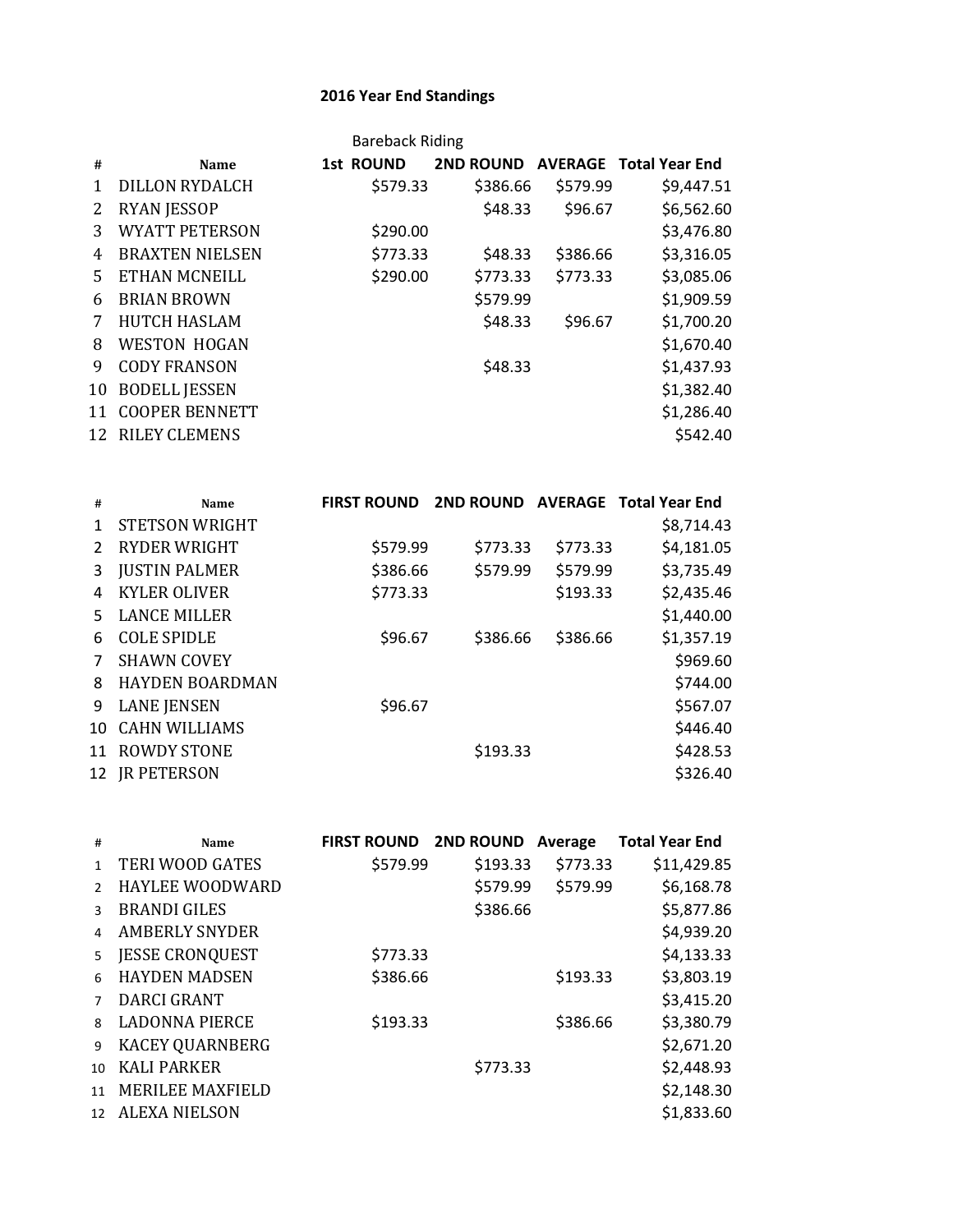|    | <b>Break Away Roping</b> |                  |                   |          |                       |  |  |
|----|--------------------------|------------------|-------------------|----------|-----------------------|--|--|
| #  | Name                     | <b>1ST ROUND</b> | 2ND ROUND Average |          | <b>Total Year End</b> |  |  |
| 1  | <b>MALLORY NORRIS</b>    | \$773.33         | \$966.50          | \$773.33 | \$5,687.88            |  |  |
|    | <b>CODI MCPHERSON</b>    |                  |                   |          | \$5,302.32            |  |  |
| २  | <b>SAGE CUMMINGS</b>     | \$193.33         |                   |          | \$3,618.13            |  |  |
| 4  | <b>KARA BURNS</b>        | \$386.66         | \$386.66          | \$579.99 | \$3,474.91            |  |  |
| 5. | <b>KELSIE KELLER</b>     |                  | \$579.99          | \$386.66 | \$3,409.85            |  |  |
| 6  | <b>BAILEY KUCHER</b>     | \$579.99         |                   | \$193.33 | \$2,792.36            |  |  |
| 7  | <b>MEGAN BURBIDGE</b>    |                  |                   |          | \$2,664.12            |  |  |
| 8  | <b>AFTON MCCOURT</b>     |                  |                   |          | \$2,565.72            |  |  |
| 9  | <b>JAMIE CHRISTENSEN</b> |                  |                   |          | \$2,564.40            |  |  |
| 10 | DARCY GRANT              |                  |                   |          | \$2,544.00            |  |  |
| 11 | <b>LANA MCKEE</b>        |                  |                   |          | \$2,486.40            |  |  |
| 12 | ANNA BAHE                |                  |                   |          | \$2,404.80            |  |  |

|                   | Tie Down Roping        |                  |                   |          |                      |  |  |
|-------------------|------------------------|------------------|-------------------|----------|----------------------|--|--|
| #                 | Name                   | <b>1ST ROUND</b> | 2ND ROUND Average |          | <b>TotalYear End</b> |  |  |
| $\mathbf{1}$      | TRAMPUS QUARNBERG      |                  | \$386.66          |          | \$7,452.26           |  |  |
| 2                 | <b>JESSE LOVELESS</b>  |                  | \$773.33          | \$579.99 | \$7,272.52           |  |  |
| 3                 | <b>BRADY PITCHFORD</b> | \$386.66         | \$193.33          | \$773.33 | \$4,842.92           |  |  |
| 4                 | <b>CLINT ARAVE</b>     | \$579.99         |                   |          | \$4,592.79           |  |  |
| 5.                | <b>JUSTIN PARKE</b>    |                  |                   |          | \$4,233.60           |  |  |
| 6                 | <b>JUSTIN TRUMAN</b>   |                  | \$579.99          | \$386.66 | \$4,061.85           |  |  |
| $\overline{7}$    | <b>JOSH JENNINGS</b>   | \$773.33         |                   | \$193.33 | \$3,673.86           |  |  |
| 8                 | <b>CLINTON KAP</b>     | \$193.33         |                   |          | \$3,469.33           |  |  |
| q                 | <b>KENNETH WINN</b>    |                  |                   |          | \$2,985.60           |  |  |
| 10                | <b>COLTON KOFOED</b>   |                  |                   |          | \$2,772.80           |  |  |
| 11                | <b>WHIT CROSS</b>      |                  |                   |          | \$2,640.00           |  |  |
| $12 \overline{ }$ | OTIS GRANT             |                  |                   |          | \$2,492.80           |  |  |
|                   |                        |                  |                   |          |                      |  |  |

|    | <b>Bull Riding</b>    |                  |          |          |                                  |  |  |
|----|-----------------------|------------------|----------|----------|----------------------------------|--|--|
| #  | Name                  | <b>1ST ROUND</b> |          |          | 2ND ROUND AVERAGE Total Year End |  |  |
| 1  | <b>STETSON WRIGHT</b> | \$386.66         | \$290.00 | \$579.99 | \$8,554.57                       |  |  |
|    | <b>KYLER OLIVER</b>   | \$193.33         |          | \$193.33 | \$8,467.02                       |  |  |
| २  | <b>SHAD HEINER</b>    | \$579.99         |          | \$386.66 | \$6,012.97                       |  |  |
| 4  | <b>AUSTIN ALLRED</b>  |                  |          |          | \$5,823.59                       |  |  |
| 5. | <b>SHAWN PROCTOR</b>  | \$773.33         | \$773.33 | \$773.33 | \$5,466.31                       |  |  |
| 6  | PAYTON NELSON         |                  | \$579.99 |          | \$5,149.71                       |  |  |
|    | <b>CHAD COLE</b>      |                  |          |          | \$4,509.97                       |  |  |
| 8  | <b>DAMEN MOODY</b>    |                  |          |          | \$4,325.86                       |  |  |
| q  | <b>BRIGGS MADSEN</b>  |                  |          |          | \$3,535.24                       |  |  |
| 10 | <b>RHETT NIELSON</b>  |                  |          |          | \$3,176.86                       |  |  |
| 11 | <b>SCOTT CARLSON</b>  |                  | \$273.00 |          | \$2,843.40                       |  |  |
|    | 12 ZANE VINCENT       |                  |          |          | \$1,660.27                       |  |  |
|    |                       |                  |          |          |                                  |  |  |

| Header |      |                 |                 |  |                        |  |
|--------|------|-----------------|-----------------|--|------------------------|--|
| #      | Name | <b>FINALS 1</b> | <b>FINALS 2</b> |  | Average Total Year End |  |